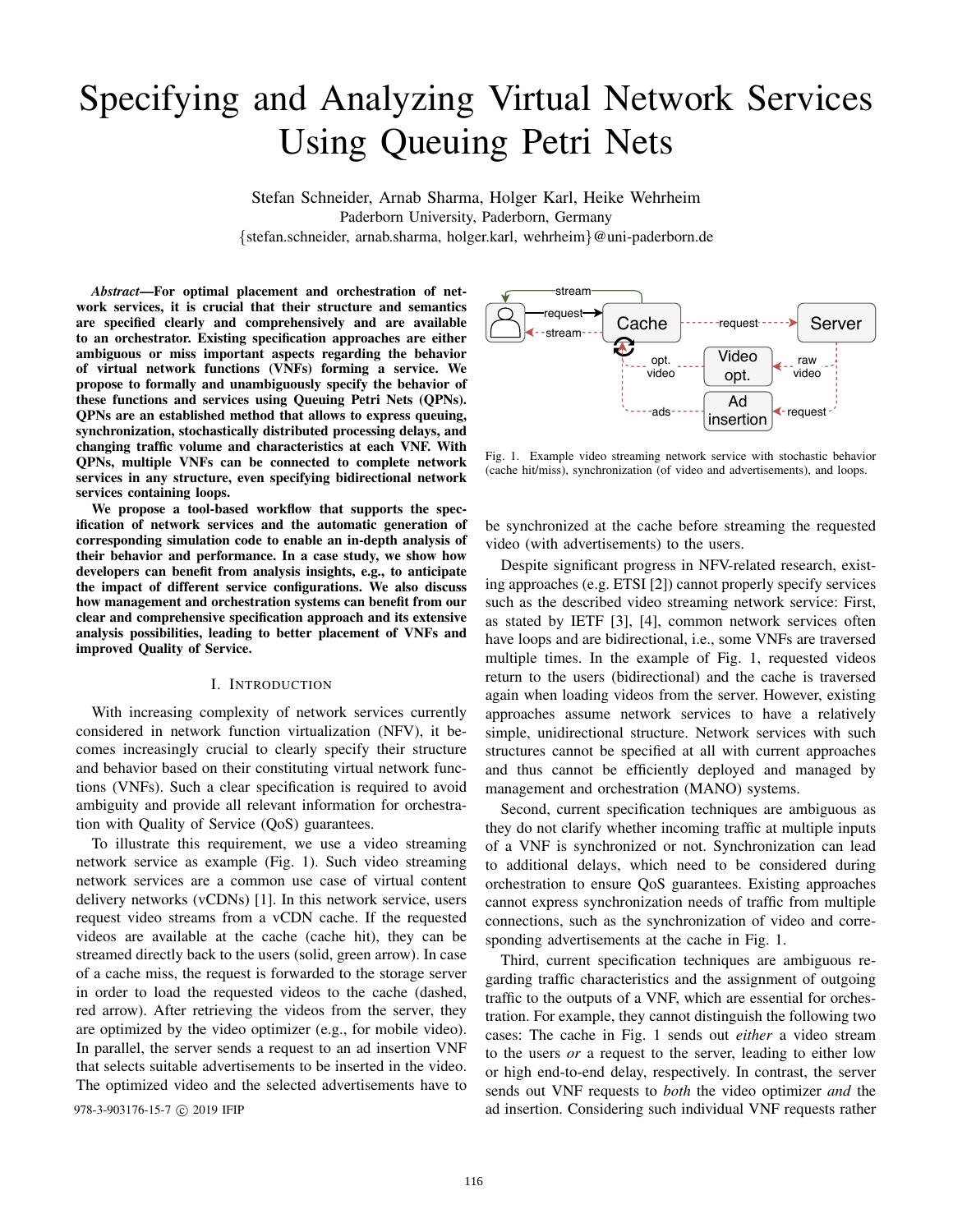than just the overall traffic volume is necessary to estimate the VNF workload and required resources as well as the end-to-end delay. This information is crucial for successful orchestration, especially with QoS guarantees.

Finally, current models only consider VNF traffic processing and the corresponding delays in very simplistic ways (if at all), disregarding effects like queuing and stochastically distributed processing delays. Hence, using current models can easily lead to overly optimistic claims, not reflecting the actual QoS, which can cause accidental SLA violations.

Creating a model that is generic and flexible enough to specify complex services, yet precise and unambiguous, realistically capturing all relevant characteristics, is highly nontrivial. Our main contribution is to fill the identified gaps by proposing such a modeling approach using Petri nets (Sec. III). Petri nets are an established method to express and analyze the behavior of distributed and concurrent processes (Sec. II) and have been used successfully in related areas (Sec. VI). We also propose a novel DevOps workflow that leverages the Petri netbased model and our new open-source simulation compiler. This allows service developers to tune their service efficiently (Sec. IV) and enables operators or MANO systems to make realistic QoS estimates before actual deployment (Sec. V). This workflow is an important step to supporting network services and use cases with strict QoS requirements.

#### II. BACKGROUND ON PETRI NETS

This section summarizes core ideas of Petri nets, as a basis for the following discussions.

A Petri net [5] is a specific kind of directed, weighted, and bipartite graph comprising two kinds of nodes: *Transitions*, modeling active components, and *places*, describing passive entities. Directed *arcs* connect either places to transitions or transitions to places and typically model the flow of data in the system, i.e., a transition consumes data (from places) and produces data (on places). In graphical representations, places are depicted by circles and transitions by boxes or bars.

More formally, a Petri net can be defined as a 5-tuple  $PN =$  $(P, T, A, W, M_0)$  with

- $P$  the finite set of places,
- $T$  the finite set of transitions,
- $A \subseteq (P \times T) \cup (T \times P)$  the set of directed arcs,
- $W: A \rightarrow \mathbb{N}$  the weight function, and
- $M_0: P \to \mathbb{N}$  the initial marking.

The sets of places and transitions have to be disjoint. The input places  $P_t^{\text{in}}$  of a transition t are all places with arcs going into t. Similarly, the output places  $P_t^{\text{out}}$  are all places to which t has an outgoing arc.

In Petri nets, data is abstractly represented by *tokens*, which reside on places. A marking describes how many tokens each place currently contains, where the initial marking  $M_0$  is the first marking. Depending on the current marking and the weight function  $W$ , an activity can occur, i.e., a transition consumes tokens from its input places and adds tokens at its output places. Specifically, a transition  $t$  is enabled if each of the input places  $p \in P_t^{\text{in}}$  has at least  $W(p, t)$  tokens. If t is



Fig. 2. Example of a simple Queuing Petri Net.



Fig. 3. Transition  $t$  changes the color (here: numerical values) of traversing tokens as indicated by the arc expressions.

enabled, it can fire, removing  $W(p, t)$  tokens from every input place  $p \in P_t^{\text{in}}$  and adding  $W(t, p')$  tokens to every output place  $p' \in P_t^{\text{out}}$ . Note that transitions without input places are always enabled and generate new tokens periodically.

For ease of modeling, this basic concept of Petri nets has been extended to various high-level Petri nets. We propose to use Queuing Petri Nets (QPNs) [6] for specifying and analyzing network services. QPNs combine and extend stochastic [7] and colored [8] Petri nets, supporting transition timing, token colors, and queuing places. We describe each of these features in the following, using the example in Fig. 2.

*Transition timing:* The set of transitions T is divided into immediate and timed transitions. In Fig. 2,  $t_1$  is timed and  $t_2$  and  $t_3$  are immediate. While immediate transitions fire directly when enabled, timed transitions only fire after a certain delay  $d(t)$ . This delay can either be fixed or follow a stochastic distribution (e.g., a uniform distribution with  $d(t) = \text{Uni}(1, 2)$ . If two or more immediate transitions are enabled, one of the transitions is selected randomly to fire first. The firing weight  $f(t)$  determines the probability for each transition to be selected.

*Token color:* To distinguish different tokens and to convey additional information, tokens can take arbitrary values (or tuples of values) called colors. When tokens traverse a transition, the transition may manipulate the token color. In QPNs, arc expressions specify how a transition changes the color of traversing tokens. For each outgoing arc  $a_{\text{out}}$ ,  $E(a_{\text{out}})$ defines how the token color is changed in relation to the color of incoming tokens. In the example of Fig. 3, token colors are numerical values, where the value of tokens from the arc referenced as  $x$  is doubled at the first output. At the second output, outgoing tokens have the aggregated value  $x + y$  of incoming tokens from both inputs.

*Queuing places:* In a QPN, there are ordinary place and queuing places. While tokens in ordinary places simply form an unordered set, queuing places organize tokens in queues with a certain access strategy (typically FIFO). When firing, transitions take tokens from the front of the queues of their input places and generate tokens at the end of the queues at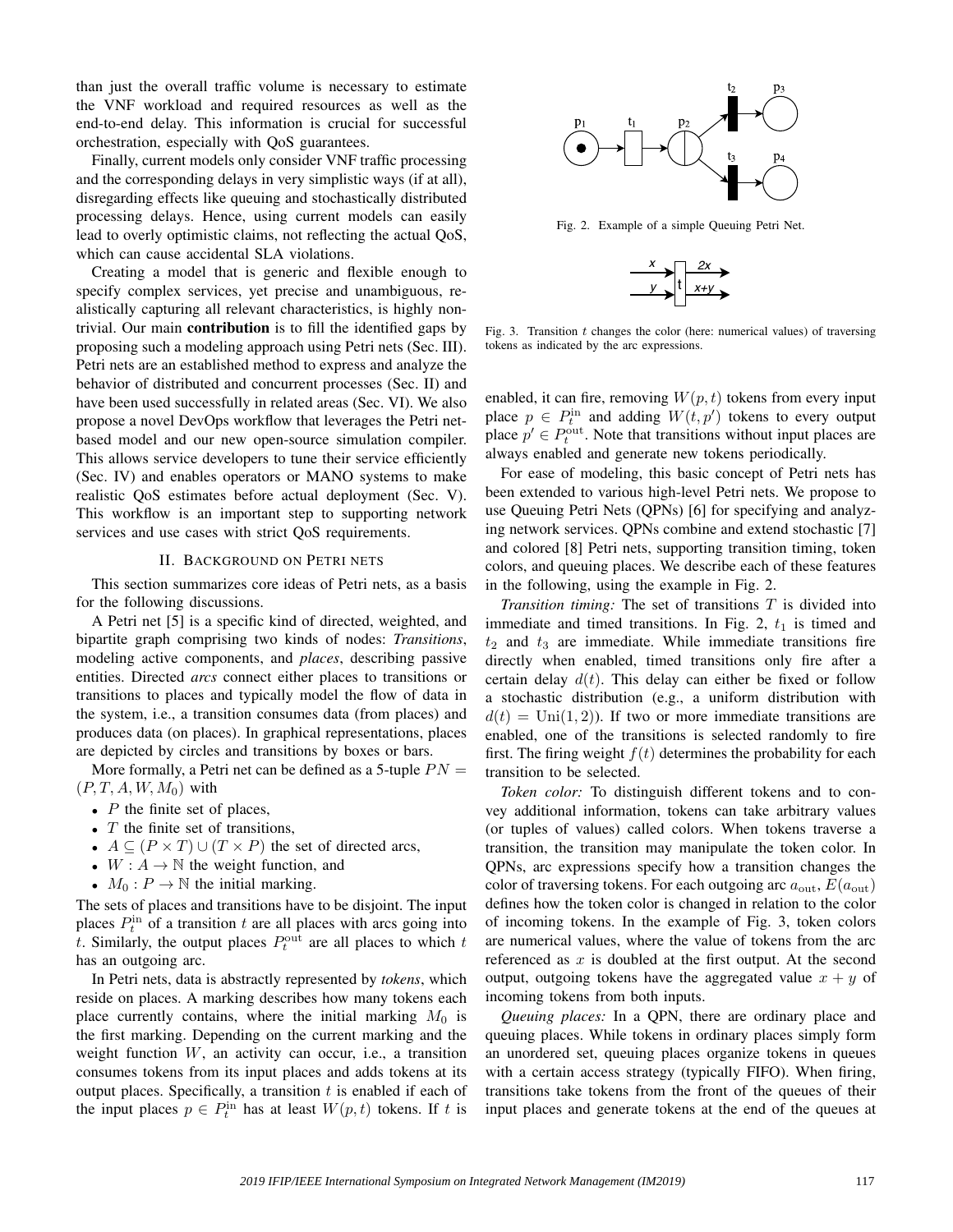their output places. In Fig. 2,  $p_1$ ,  $p_3$ ,  $p_4$  are ordinary places and  $p_2$  is a queuing place.

## III. SPECIFYING NETWORK SERVICES USING QPNS

To formally and accurately specify network services and the behavior of their constituting VNFs, we use Queuing Petri Nets (QPNs) as defined in Sec. II. In the following, we describe how developers can model traffic characteristics and systematically specify the behavior of the individual VNFs, taking queuing, synchronization of incoming traffic, processing, etc. into account. Based on the specified behavior of the individual VNFs, we illustrate how to specify an overall network service using the video streaming example of Fig. 1. The resulting specification is useful for accurately analyzing the network service's behavior and performance (Sec. IV) and can support MANO systems in selecting service placements with better QoS (Sec. V).

## *A. Traffic characteristics*

We use tokens to model generic units of traffic, e.g., representing VNF requests or corresponding responses. These tokens can convey any kind of information in their token color, e.g., the request type and the size of the request in bytes. When a token is processed by a VNF, the VNF can behave differently for different token colors and can modify the color as further discussed in Sec. III-B4.

#### *B. Network function behavior*

Using QPNs, it is possible to clearly and formally define the relevant behavior of VNFs that are involved in a network service. Behavior like queuing, synchronization, traffic processing, and different options for assigning traffic to the outputs greatly impact the overall behavior of the network service and should be considered during specification. In the following, we describe each of these aspects and explain how to specify them with QPNs. To set the relevant modeling parameters, developers can use, e.g., previous monitoring data [9] or systematic benchmarking tools [10], [11].

*1) Queuing:* When tokens arrive at a VNF and cannot be processed immediately, they are queued. In QPNs, this behavior can be specified using places at the inputs of a VNF. Using queuing places, a specific queuing strategy is applied to queue tokens before they become accessible to the VNF. We assume FIFO (first in, first out) queuing, but other queuing strategies can also be specified. The use of queuing places ensures that tokens traverse VNFs in an ordered way and captures potential queuing delays.

*2) Synchronization:* If a VNF has multiple inputs, it is fundamental to distinguish whether the traffic from different incoming arcs is synchronized or not. In the example network service in Fig. 1, videos and corresponding advertisements are synchronized at the cache to produce complete video streams. The cache queues incoming videos until corresponding advertisements are available (or vice versa) and can be synchronized, possibly inducing additional delays. If the traffic at different inputs is independent of each other, no



Fig. 4. QPNs can be used to easily specify whether the inputs of a VNF are (a) synchronized or (b) not.

synchronization is needed and the tokens at different inputs do not have to wait for each other. The distinction is important as it affects the end-to-end delay and throughput of a network service and, hence, has to be taken into account during orchestration or evaluation.

To specify synchronization in a QPN, separate queuing places are used for each input (Fig. 4a). Each of these input places has an arc to the timed transition representing the VNF. This indicates that the transition can only fire once there is a token at each input place, i.e., the VNF synchronizes the traffic from all inputs before processing it. Weight function  $W(p, t)$ specifies how many tokens at each input place  $p$  are required for synchronization, which are then consumed by transition  $t$ (typically, one per input).

If no synchronization is required, a single queuing place can be used for all inputs, i.e., the incoming arcs are connected to the same input place (Fig. 4b). This place is directly connected to the timed transition of the VNF. In doing so, incoming tokens are collected in a single queue and can be processed directly by the VNF independent of tokens from other inputs. For VNFs with more than two inputs, it is also possible to only synchronize some but not all inputs by combining the different specification options.

*3) Processing delay:* In QPNs, the core element of a VNF i is a timed transition  $t_i$  that represents the processing of the VNF. The processing delay of the VNF can be specified by setting delay  $d(t_i)$ . This delay can represent the abstract effort for processing (e.g., number of instructions) or the actual processing time depending the underlying hardware. The processing delay of a VNF can either be fixed or follow a stochastic distribution. It can also be a function of the token color, e.g., to express different processing times for different request types.

*4) Token color changes:* As mentioned before, the token color can represent multiple attributes of traversing traffic such as request type (e.g., HTTP request) and size in byte. When processing tokens, a VNF can change any attribute of the token color such as the traffic volume. For example, WAN optimizers compress traffic and reduce traffic volume, but BCH encoders increase the volume [12]. In QPNs, the color of outgoing tokens in relation to incoming tokens (possibly at multiple inputs) can be expressed using arc expressions E.

*5) Token number changes:* In addition to the token color, transitions also decide the number of outgoing tokens as specified by weight function  $W$ . For example, multiple in-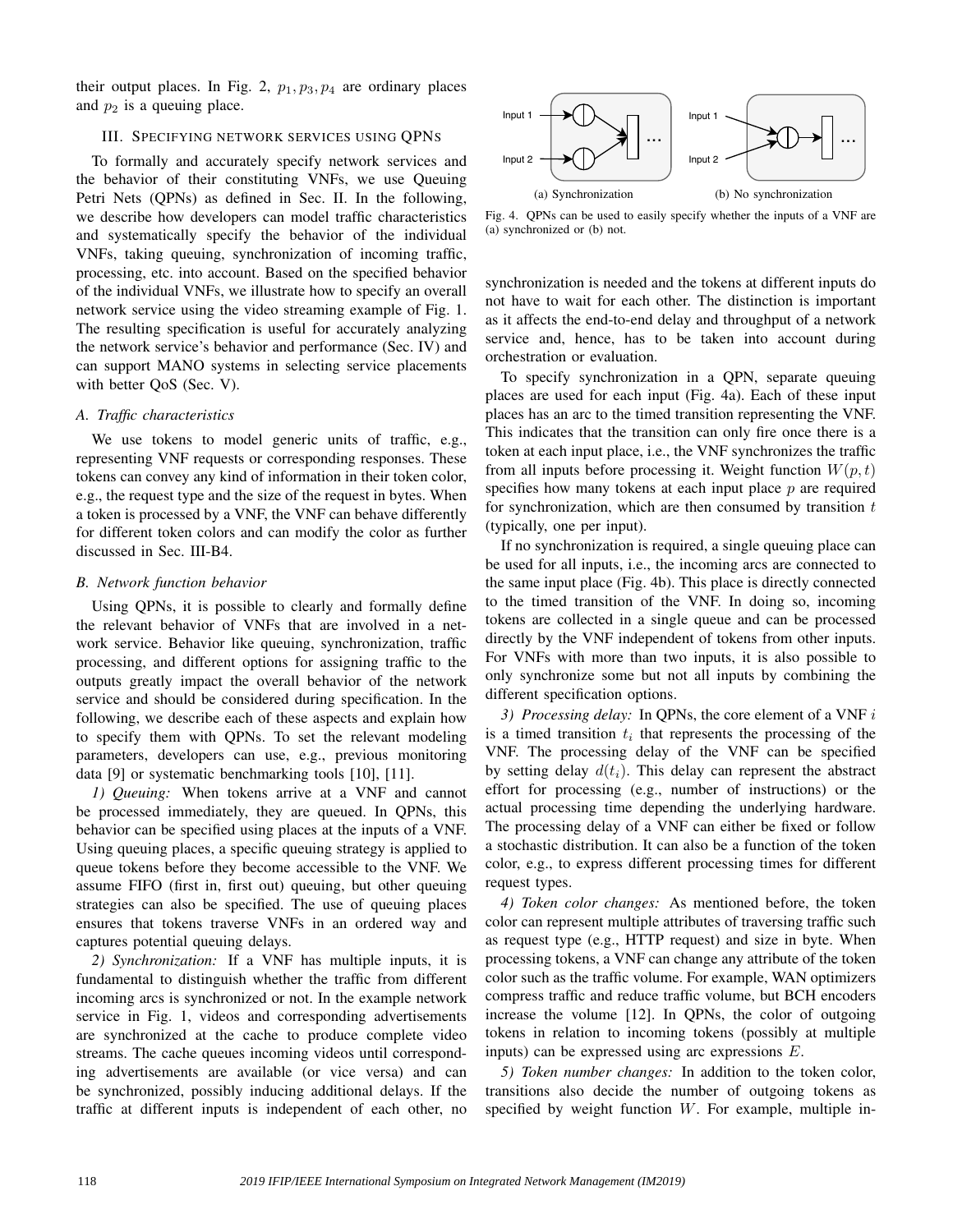

Fig. 5. One of two outputs is selected randomly according to the firing weights of the immediate transitions (here, 70% and 30%).

coming tokens can be merged to a single outgoing token or an incoming token can be replicated into multiple outgoing tokens.

*6) Selection of outputs:* If a VNF i has only one output, its transition  $t_i$  is directly connected to the next VNF such that its outgoing tokens directly enter an input place of the next VNF. If a VNF has multiple outputs, it may want to send requests on all outputs. For example, the server in Fig. 1 sends requests to both the video optimizer and the ad insertion. For each output, the number of tokens and their individual color is specified using separate weights and arc expressions, respectively.

Alternatively, a VNF with multiple outputs may select a subset of its outputs whenever sending out tokens, e.g., to perform load balancing. Randomly selecting one output for each outgoing token can be specified as follows in QPNs: An additional place collects outgoing tokens and immediate transitions are connected for each output. The firing weight  $f(t)$  determines the probability for each of the immediate transitions to fire first, assigning the token to the corresponding output. Fig. 5 shows an (incomplete) VNF, where one of two outputs is randomly selected. It is also possible to express other selection methods such as round robin by adding auxiliary places and transitions (for brevity, we skip details).

Finally, the selection of outputs may depend on the token color, e.g., leading to varying selection probabilities of the outputs. To specify such general behavior, immediate transitions could be extended to support varying firing weights that depend on the token color. Hence, in the most general case, a VNF has a list of production rules that depend on the incoming token color. Each production rule generates an outgoing token, specifying the token color and the probability distribution for the different outputs to be selected.

## *C. Complete network services*

The presented comprehensive model allows a flexible, yet clear and unambiguous specification of the behavior of individual VNFs inside a network service. Having all involved VNFs specified formally using QPNs, they can easily be chained to form a complete network service by connecting the outgoing arcs of a VNF with the input places of the next VNF. In doing so, any kind of structure can be specified, including uni- or bidirectional network services and even network services with multiple loops. When specifying network services with loops, where some VNFs are traversed multiple times, additional places and transitions can be added to separate the behavior for each traversal (e.g., for upstream and downstream). To specify parallel processing, e.g., for video optimization,

multiple copies of the corresponding VNF can be included in the network service.

To represent sources (e.g., users or sensors) and specify how they are connected to the network service, timed transitions can be added in front of the first VNF. In QPNs, such timed transitions without input places periodically generate tokens of a certain color and at a certain rate. This rate can correspond to fixed or randomly distributed inter-arrival times of tokens (e.g., forming a Poisson process), depending on the timing  $d(t<sub>s</sub>)$  of the corresponding transition  $t_s$ . To specify the generation of tokens with different colors (e.g., different types of requests), multiple transitions can be used.

After traversing all subsequent VNFs of a specific network service, the tokens finally reach an destination, where the tokens are consumed. In QPNs, such destinations are modeled using places, collecting the incoming tokens. In bidirectional network services, where traffic returns to the sources, the places representing destinations are co-located with the transitions representing sources.

## *D. Example: Video streaming service*

We illustrate the aforementioned possibilities of QPNs by specifying the example video streaming network service of Fig. 1. In the resulting QPN in Fig. 6, all places and transitions belonging to one VNF are visually framed with a gray, labeled rectangle (not part of the QPN notation).

To represent users requesting video streams, a transition generates new tokens, here in exponentially distributed time intervals with mean 1 second. The place at the user is the destination of the network service and collects returning tokens (i.e., the requested video streams). Other specifications are also conceivable, e.g., where users only request new video streams after receiving (and watching) previously requested ones. This could easily be specified by connecting the place to the transition.

Incoming user requests at the cache are queued at the input place and then traverse the timed transition with delay corresponding to a cache lookup. Depending on the success of the lookup, requests reach one of the two immediate transitions with a probability corresponding to the cache hit ratio. Here, we assume a cache hit ratio of 70% and specify it using firing weights. In case of a cache hit, the token traverses the upper transition and returns to the user. When traversing the transition, it changes the color of the token to represent a returning video stream with much larger size than the incoming request.

In case of a cache miss (here with probability 30%), the token is forwarded via the lower immediate transition to the queuing place of the server. After processing the incoming request, the server transition generates two outgoing tokens of different color: One token representing the raw video, going to the video optimizer, and one token requesting ad insertion from the corresponding VNF.

The video optimizer also delays traversing tokens corresponding to its processing delay and modifies the token color according to the optimized bit rate of the videos. At the same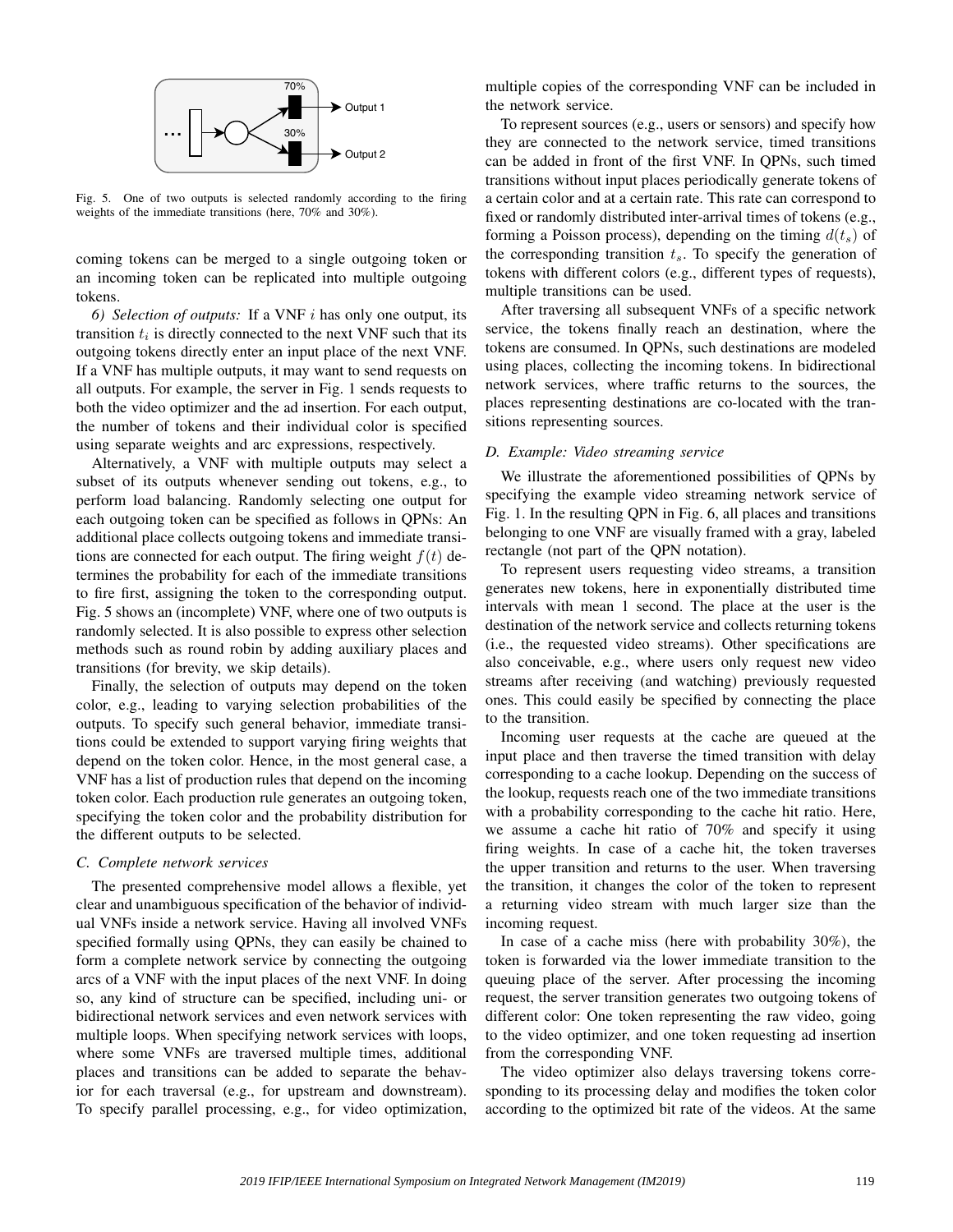

Fig. 6. Video streaming network service of Fig. 1 specified as QPN.

time, tokens traverse the ad insertion, where they are processed and the outgoing tokens represent the selected advertisements. The tokens then reach the two downstream inputs of the cache, which are visually separated from the upstream direction by a dashed line (not part of the QPN notation). At the cache, the video and advertisements are synchronized. Only when both tokens are available at the transition, it generates a new outgoing token representing the complete video stream. While this synchronization can introduce additional delay, it is necessary to ensure that each video is matched with the corresponding advertisements.

The example illustrates the capabilities of specifying complex network services using QPNs. Each involved VNF and its behavior is described clearly (e.g., synchronization at the cache). The specification remains simple, using only few places and transitions, especially for VNFs with just one input and output such as the server. While the bidirectional structure of the video streaming network service (containing backward loops) cannot be expressed with current specification approaches, it can easily be specified with QPNs.

## IV. ANALYZING QPN-SPECIFIED NETWORK SERVICES

As QPNs are an established method, which has been used for years, different tools are available supporting the specification of QPNs. Among these tools, TimeNet 4.4 [13] stands out since it supports most features for formally specifying network services introduced in Sec. III, e.g., synchronization, stochastically timed transitions, arbitrary token colors, and firing weights. Developers can use its graphical user interface (GUI) to specify their network services in a simple dragand-drop manner.

In theory, network services specified as QPNs can be analyzed mathematically, e.g., to compute the steady state distribution or check for deadlocks. In practice, such theoretical analysis is often intractable due to explosion of possible states, leading to prohibitive complexity [14]. Hence, we focus on efficient analysis of such network services through simulation.

Since TimeNet 4.4 and similar tools only have limited analysis support, we provide a simulation compiler that generates simulation code based on the QPN specification for the popular simulation framework OMNeT++ [15] (Sec. IV-A). In Sec. IV-B, we illustrate some of the various analysis possibilities in a case study. We provide the compiler software and the analysis case study as publicly available open-source project [16]. In doing so, we hope to encourage further experimentation and contributions.

## *A. Generating discrete event simulations*

To alleviate TimeNet's limited simulation capabilities, we introduce a compiler that processes TimeNet's structured XML-based storage format to automatically create simulation programs for general-purpose simulation tools. As an example, the compiler generates simulations for OMNeT++ 5.2 that realize the same semantics as the QPNs specified with TimeNet.

Specifically, the compiler automatically generates modules in OMNeT++ corresponding to the different places and transitions. It then connects the modules to form a network service as specified in TimeNet. The compiler considers all specified characteristics like processing delay, queuing, synchronization, and changes of token color by retrieving them from the XML specification and automatically mapping them to configuration files in OMNeT++. The generated files can be used directly as an OMNeT++ project to accurately simulate and analyze the behavior of the specified network service.

During the simulation, OMNeT++ measures and collects various metrics such as end-to-end delay of tokens as well as delay to each VNF, token color, processing delays, and queue lengths. The compiler can easily be extended, e.g., to include other measurements or to integrate generation backends for other simulation frameworks or even emulation platforms.

## *B. Case study: Analyzing simulation results*

After specifying a network service as QPN with TimeNet and generating the corresponding simulation code, developers can accurately and efficiently simulate the behavior of their network service. OMNeT++ can simulate the behavior of the network service over arbitrary time intervals and with different random seeds, providing results with high level of confidence. It also supports automated parameter studies, where different configurations are tested automatically while performing finegrained measurements. The proposed workflow is highly automated and time-efficient. For example, the simulation code for the video streaming network service of Sec. III-D generates in milliseconds and its behavior over ten simulated hours can be recorded in less than a second. Hence, developers can quickly and easily test different possible configurations or implementation options of their network service and the involved VNFs.

For example, in the video streaming network service, the cache hit ratio has a crucial influence on the service's end-toend delay. For every cache miss, the requested video needs to be loaded from the server and processed by the video optimizer and ad insertion, leading to much higher end-to-end delay than a cache hit. Simulating and analyzing different cache configurations with different cache hit ratios enables a better understanding of their impact on the end-to-end delay. Fig. 7 shows the average end-to-end delay in relation to different cache hit ratios based on 30 simulation runs with random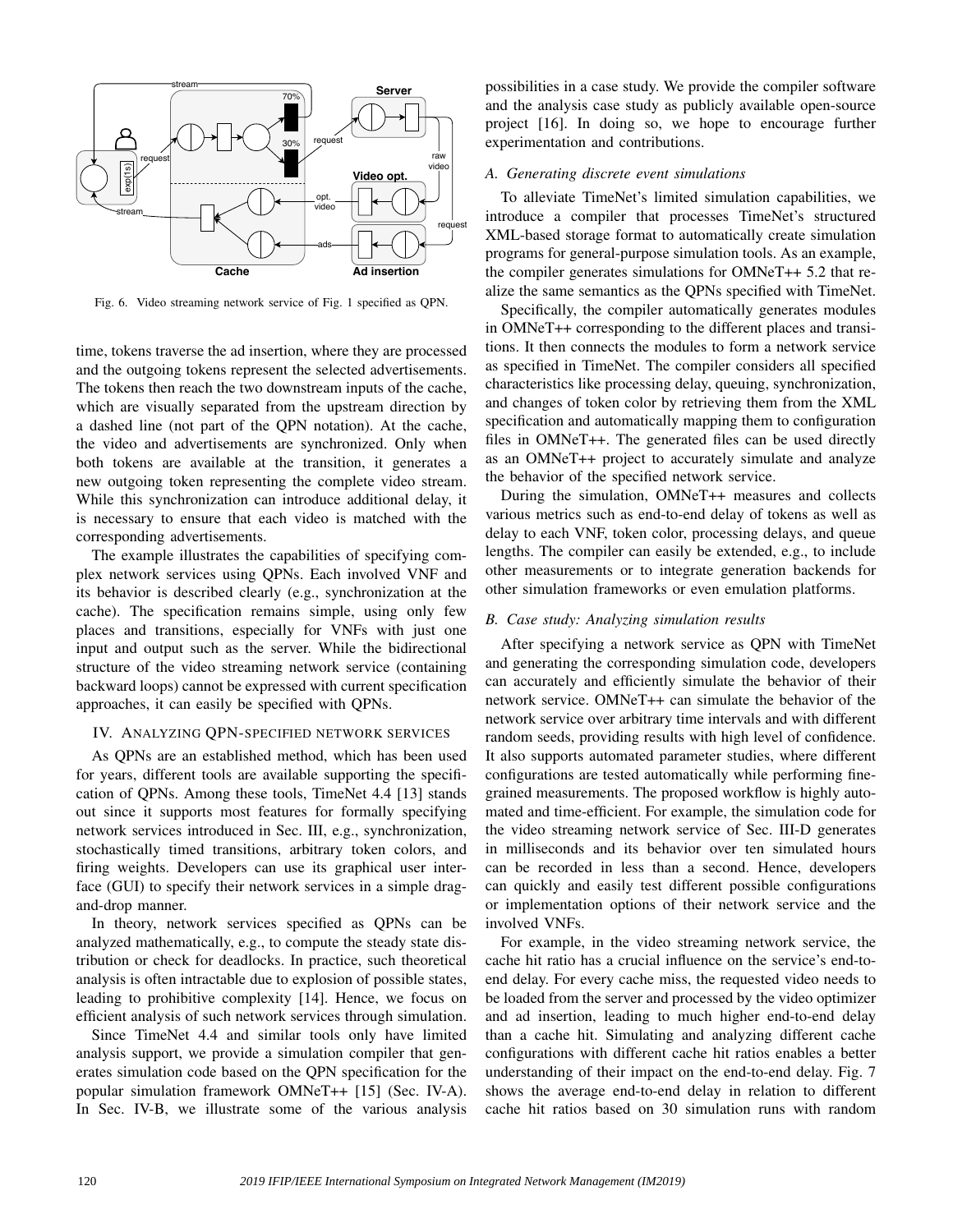

Fig. 7. Impact of different cache hit ratios on the average end-to-end delay.



Fig. 8. Queue lengths of each VNF with increasing user request rate.

seeds. Here, the analysis shows that the average end-to-end delay quickly decreases with an increasing cache hit ratio. This is not surprising as a higher ratio of cache hits means that more videos can be streamed directly from the cache with short endto-end delay. However, the figure also indicates that further improving an already high cache hit ratio only minimally reduces the end-to-end delay. Here, changing from a 65% to a 70% cache hit ratio yields the biggest improvement in average end-to-end delay. Such insights help developers to recognize which components benefit most from further improvements.

In addition to analyzing the impact of different configurations, it is also useful to investigate possible bottlenecks of a network service in order to ensure QoS even for high load. To identify a bottleneck, the network service is simulated multiple times with an increasing rate of user requests. As long as the rate is not too high, incoming requests are processed immediately and the VNFs' queues stay fairly empty. Once requests arrive at a higher rate than they can be processed, the queues start filling up and the end-to-end delay quickly increases. Fig. 8 shows the queue lengths of all involved VNFs for an increasing user request rate. The figure shows that, in contrast to the other VNFs, the server's queue length dramatically increases for higher request rates, which leads to high end-to-end delays. This indicates that the bottleneck is at the server since it cannot process higher request rates quickly enough. Hence, developers may focus on a more efficient implementation of the server to decreasing its processing time and enable higher user request rates.

This case study illustrates some of the possible analy-

sis options when specifying network services as QPNs and generating corresponding simulation code with the provided compiler. Further metrics can easily be measured and analyzed to enable a more in-depth analysis. Overall, the described specification and analysis workflow supports developers in understanding and improving their network services.

### V. PLACING QPN-SPECIFIED NETWORK SERVICES

The expressive specification of network services as QPNs and their extensive analysis capabilities also provide benefits when deploying network services through a MANO system. We envision a DevOps approach, in which both developers and MANO systems profit from using QPNs (Fig. 9). After developing their network service, developers specify its behavior using QPNs and analyze its performance through simulation as described in Sec. III and Sec. IV, respectively (steps 1-3 in Fig. 9). Once satisfied with the service, developers onboard it to a MANO system such as OSM [17] for deployment (step 4).

When deploying a network service, the MANO system needs to place the network service in the underlying substrate network. This requires efficient mapping of the involved VNFs to network nodes and interconnecting them along network links. In Sec. V-A, we outline how MANO systems can leverage the expressive specification of QPN-based network services to calculate better, more informed placements (step 5). In Sec. V-B, we argue that even without using the QPN specification for calculating improved placements, MANO systems can still benefit from the accurate analysis possibilities of QPNs to decide between different placement options (steps 6- 9). While we do not propose specific orchestration algorithms for QPN-specified network services, we highlight the impact and benefits of having a QPN specification available.

## *A. Leveraging QPN specifications for placement*

Even though network services are often bidirectional or contain loops [3], [4], typical service descriptors cannot specify such network services. In contrast, QPNs allow to specify network services with arbitrary structures (e.g., containing loops). Hence, extending MANO systems to understand QPNspecified network services opens the door to support placement of realistic, bidirectional services with loops.

Even when placing network services without loops, using the additional information of a QPN specification allows a more informed placement decision. For example, using QPNs, developers can clearly specify whether incoming traffic from multiple VNFs is synchronized or not, whereas typical descriptors are ambiguous. If the traffic from multiple VNFs is synchronized, it can lead to additional synchronization delay, which should be minimized during placement.

For example, in the video streaming service of Fig. 1, videos and advertisements coming from the video optimizer and ad insertion, respectively, are synchronized at the cache. Hence, an orchestration algorithm should try to place these VNFs such that both the video optimizer and the ad insertion are equally close to the cache. In doing so, videos and corresponding advertisements arrive at roughly the same time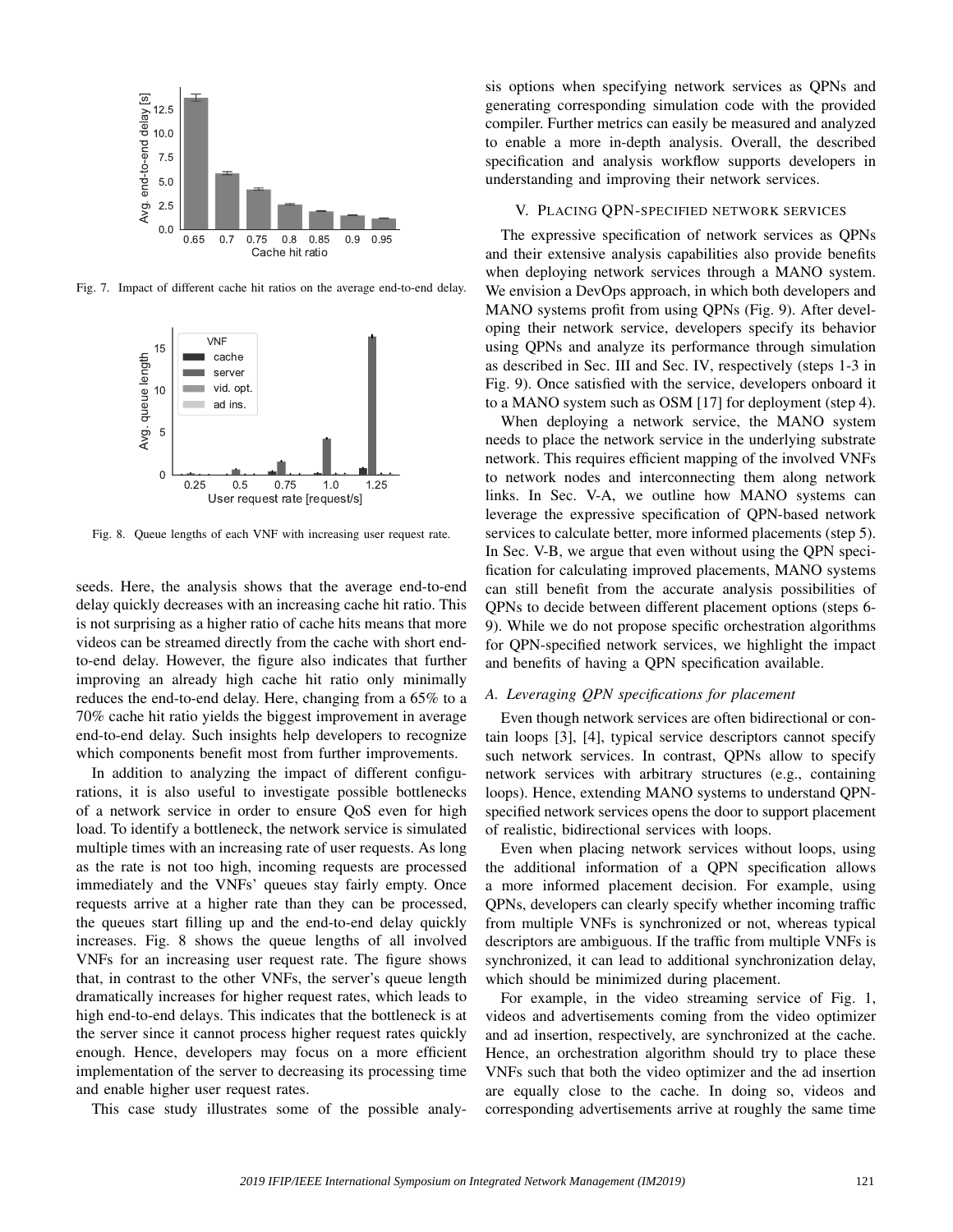

Fig. 9. Envisioned DevOps approach: Both developers and MANO systems benefit from using a QPN-based specification.

at the cache, minimizing the synchronization delay. In contrast, placing only the video optimizer (or only the ad insertion) close to the cache would not help. For synchronizing videos with advertisements, videos arriving at the cache would be blocked until the corresponding advertisements arrive, leading to additional delay.

Generally, MANO systems can leverage the QPN specification of a network service to better understand its behavior and anticipate the resulting QoS of possible placements. Placement algorithms taking this information into account can compute better placements and provide more realistic QoS estimates, which is crucial for QoS-sensitive network services.

In practice, the QPN specification of a network service (e.g., the XML format produced by TimeNet [13]) may be referenced in an additional, optional field within the typical service descriptors (e.g., ETSI's network service descriptor [2]). In doing so, MANO systems supporting QPN specifications could leverage the detailed specification while others could simply ignore it and use only the standard information included in the descriptors.

## *B. Leveraging QPN analysis for QoS estimates*

Even without using specific placement algorithms that leverage the detailed information of QPN specifications, MANO systems can still benefit from the powerful analysis options of QPNs by estimating and comparing the QoS of possible placements (e.g., regarding end-to-end delay).

Using a regular placement algorithm, a MANO system can compute a set of promising placements based only on the typical service descriptors (step 5 of Fig. 9). For each of the possible placements, the MANO system creates a matching QPN specification that represents the behavior of the placed network service (step 6). To this end, it automatically copies and adjusts the service's QPN specification provided by the developer. For example, it can add additional sources or adjust their request rate by modifying the delay of the corresponding timed transitions. Link delays between VNFs placed at different network nodes can be specified by adding a timed transition with the corresponding delay. Developing a specific algorithm for automating the QPN specification of placed services remains future work.

The QPN-specified placements can then be simulated automatically as described in Sec. IV (step 7). This allows MANO

systems to check and evaluate the expected QoS based on the specified behavior, taking stochastic processing delays, queuing, synchronization, etc. into account. In doing so, the MANO system can quickly simulate multiple promising placements to compare their estimated QoS and select the best one for deployment (step 8).

Hence, even without using the QPN specification when computing a placement, simulating the behavior of the placed service helps avoid overly optimistic QoS estimates, which can lead to unexpected high delays and violations of QoS guarantees. To complete the DevOps cycle, collected measurements from the actual service deployment could be provided as feedback to the developer (step 9). Comparing the actual service behavior and QoS with the simulated one, allows to iteratively improve and fine-tune the QPN specification and the service itself.

## VI. RELATED WORK

## *A. Related work on Petri nets*

Similar to our approach of using QPNs to specify and analyze network services, QPNs have been used for specification and analysis in related scenarios. Kounev and Buchmann [18] discuss the benefits of QPNs compared to conventional modeling paradigms such as queuing networks. In a case study, they use QPNs to model a distributed e-business system with concurrent system behavior, synchronization, and blocking, which can also occur in network services. The specific model of a e-business system cannot adequately model network services in NFV as it misses the concept of interconnected components like VNFs. Nevertheless, their research suggests the applicability of QPNs to both hardware and software aspects of a system such as physical and virtual network functions. Also their accurate performance prediction encourages the use of QPNs for specification and analysis.

In a follow-up paper [19], Kounev considers generic component-based systems, describing the general high-level workflow to specify such systems with QPNs. We mostly followed the proposed workflow to specify network services with QPNs. However, the paper focus more on technical, internal aspects of the components (e.g., number of cores) rather than considering how these components are connected. In contrast, we also focus on distinguishing and clearly specifying how VNFs are interconnected. We also consider more complex token colors with multiple dimensions such as request type and size.

In other related work [20], [21], the authors specify and analyze the performance of data center networks using QPNs (taking different SDN switching modes into account [21]). The authors specify different kinds of network nodes as QPN subnets, which is similar to our approach of specifying the behavior of VNFs with multiple places and transitions. As the authors focus on automatically generating QPNs from a domain-specific language, they only consider three different kinds of nodes (start, intermediate, and end nodes), where all nodes of a type have the same structure. In contrast, the structure of individual VNFs in a network service can vary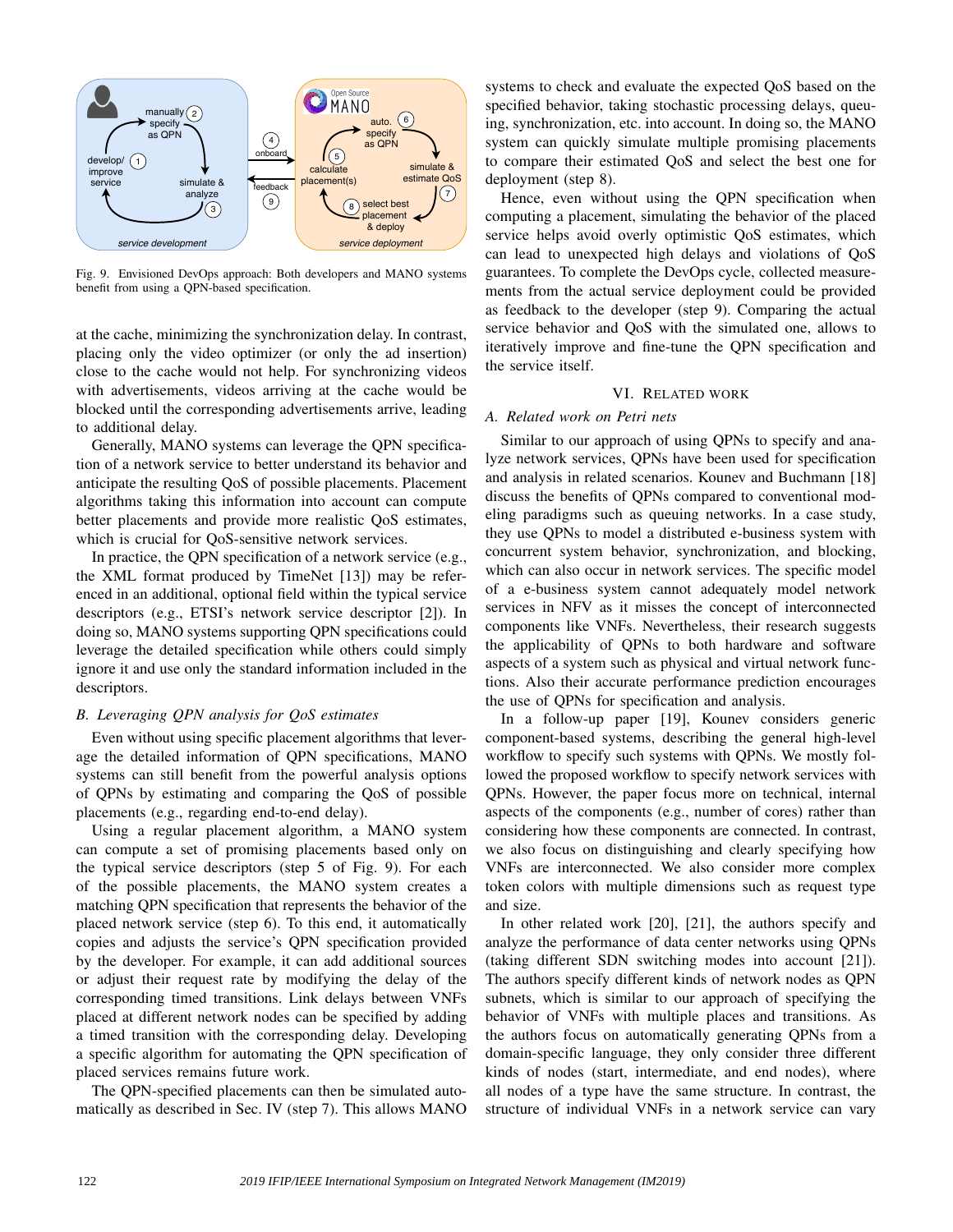greatly and cannot be predefined. Depending on how a VNF deals with incoming traffic, processes it, and assigns it to its outputs, various different specifications may be required. Furthermore, the authors only consider simplistic token colors, which mostly remain unchanged during execution. In our approach, tokens represent various traffic attributes, which are changed frequently and in a fine-grained way as tokens traverse chained VNFs.

Overall, the discussed related work has many similarities to ours, but none of the existing approaches takes the specific characteristics of network services into account, e.g., interconnected VNFs and changing traffic characteristics. Nevertheless, the successful specification and analysis in previous work illustrate the possibilities of QPNs, confirming their modeling power and expressiveness.

#### *B. Related work on NFV*

Herrera and Botero provide a recent survey of different resource allocation approaches in NFV [22]. For optimal resource allocation and placement of network services, a clear specification of the network services and involved VNFs is required, providing all relevant information. Models for resource allocation typically assume network services to be unidirectional and do not clearly specify their behavior, e.g., regarding synchronization. In contrast, our specification technique using QPNs allows a clear, precise, and formal specification of the behavior of network services and involved VNFs, even supporting bidirectional network services with loops.

Similar to our approach, several authors [12], [23], [24] take changing volume of traffic into account when traversing different VNFs. Additionally, our specification can take arbitrary further traffic characteristics into account, e.g., the request type.

Moens and De Turck [25] model hybrid scenarios with VNFs and physical network functions. Our specification approach is also applicable to both virtual and physical network functions. Luzelli et al. [26] consider fixed processing delays for each VNF. We also consider processing delays but allow both fixed delays as well as stochastically distributed processing delays. We assume the distribution of processing delay for each VNF to be known. Otherwise, Lei et al. [9] show that the distribution can be obtained using machine learning. Complementary to our proposed simulation-based approach to achieve accurate QoS estimates, we present an emulationbased framework in our previous work [27].

Outside the standardization approaches by ETSI [2] and IETF [3], there has been very little work focusing on proper specification of network services. Mehraghdam and Karl [28] propose a YANG data model supporting a flexible order of VNFs within a network service, i.e., the order of some VNFs can be switched without affecting overall functionality. We assume this order of VNFs to be already decided when specifying a network service using QPNs in order to enable a meaningful analysis of the specified network service. By specifying multiple versions of a network service with different order of VNFs, each version could be analyzed and compared, e.g., regarding end-to-end delay.

Other related work focuses on the specification of scalable service templates [24], [29]. Such service templates describe the network service structure and involved VNFs in a network service in a general way without specifying a fixed number of instances. Instead, the number of instances per VNF is scaled dynamically according to the current load. This dynamic scaling can help ensure good service quality and avoid waste of resources. Network services specified with our specification technique can also be interpreted as scalable templates, where the behavior of each VNF instance is formally specified using QPNs. When scaling out new instances, we can clearly specify how traffic is balanced between multiple instances of the same VNF or whether incoming traffic from multiple instances is synchronized.

#### VII. CONCLUSION

In this paper, we presented a novel approach for specifying and analyzing network services in the context of NFV. By using QPNs, the behavior of a network service and constituting VNFs can be specified in a simple, yet precise fashion. In the specification, we take queuing, synchronization, probabilistic behavior, and complex structures with loops into account. The clear and formal specification with QPNs ensures unambiguity and provides MANO systems with relevant information for optimizing the placement of VNFs. By taking stochastically distributed processing delays and potential queuing and synchronization delays into account, our approach allows an accurate analysis of a network service's end-to-end delay and other metrics of interest such as throughput or queue lengths. Our proposed tool-based and partly automated workflow simplifies and accelerates the specification, simulation, and analysis process. It allows developers to test different service configurations and to detect possible bottlenecks in order to further improve their services. We also outline how MANO systems can use our approach to estimate and compare the QoS of possible placements. In doing so, they can select the best placement and provide QoS guarantees.

In future work, we plan to further investigate placement and orchestration of QPN-specified network services. Specifically, we intend to design placement algorithms that leverage the formal QPN-based specification to provide better service quality. Moreover, we plan to extend a MANO system to automatically specify calculated service placements as QPNs, simulate them to estimate the QoS, and deploy the best one. This would enable the envisioned fully automated DevOps workflow of specification, placement, and analysis.

## ACKNOWLEDGMENTS

This paper has received funding from the European Union's Horizon 2020 research and innovation programme under grant agreement No. 761493 (5GTANGO) and 671517 (SONATA), and from the German Research Foundation (DFG) within the Collaborative Research Centre "On-The-Fly Computing" (SFB 901).